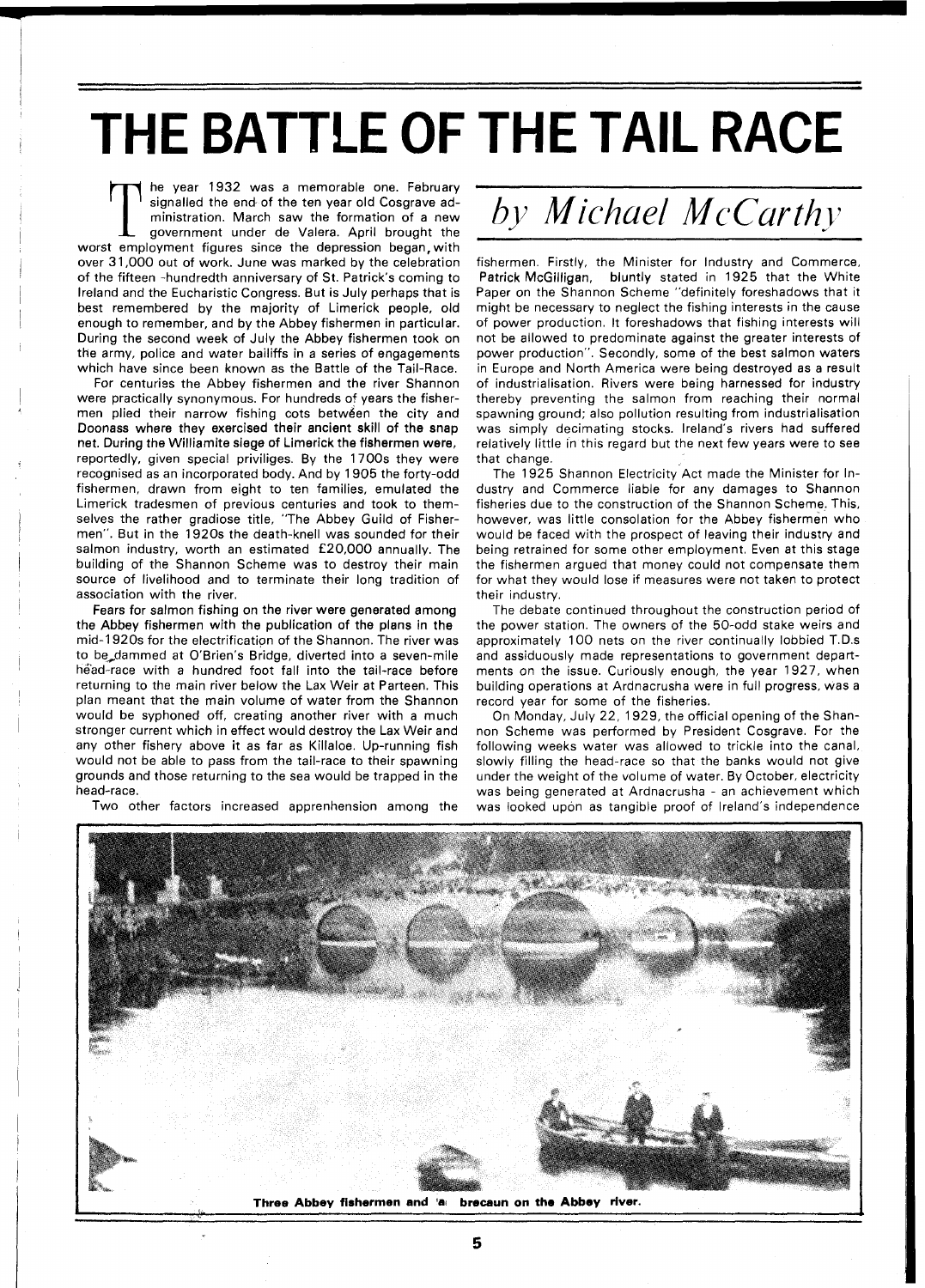and separate statehood. Less than two miles downstream, the worst fears of the Abbey fishermen had been realised; their fishing grounds had been sacrificed for progress and they themselves had become the most recent victims of industrialisation.

From the very outset fishing was prohibited in the tail-race where hundreds of salmon were dying daily. It was alleged by the Limerick Leader that "the high mortality amongst fish is due to pollution of water caused by the dumping of 'spent' salmon or slats which are held up in the head-race". Spawning salmon were also entering the tail-race and were unable to travel further upstream. Besides, millions of salmon fry were mangled by the turbines. Various attempts were made to overcome these problems. The idea of a ship-lift to accommodate the salmon at the intake dams proved to be impractical primarily because the fish would not face into still water. The Limerick Board of Conservators placed a barrier of electrified ,chains at the mouth of the tail-race so as to prevent the fish going upstream but this too was unsuccessful.

Cumann na nGaedhael left office in February 1932. By this stage the Abbey fishermen and their families were in a bad way having been deprived of their livelihood for the past three years. Ironically, they still had their fishery rights. The arrival of the Fianna Fail Government brought fresh hope to the fishermen, particularly as de Valera's constituency of Clare was affected by the Shannon Scheme and some of his constituents had made representations to him on the fisheries question. One newspaper reported: "The fishermen have repeatedly called on the Cosgrave Government to stop this state of affairs, and now expect the Government that has the lot of the plain people at heart to act immediately and to do something to save those fishermen and their wives and children from starvation".

On Tuesday July 5, 1932 in the Dail, a Limerick deputy, James Reidy, asked the Minister for Lands and Fisheries, Patrick Ruttledge, "if he will state what steps are being taken to prevent the destruction of salmon in the tail-race at Ardnacrusha, and if the people engaged in the salmon-fishing industry whose means of livelihood have been interfered with +by.the Shannon electrical development will be permitted to fish the tail-race and thus enable much valuable food to be saved from destruction". The Minister replied: "The staff of my department have been inquiring into a recent finding of dead salmon in the tail-race at Ardnacrusha and if the cause of mortality can be discovered I shall consult with the Minister for Industry and Commerce as to the steps to be taken to prevent its recurrence. I am not prepared to revoke the By-law prohibiting the use of nets in the tail-race." This reply seemed to have been the last straw for the fishermen. By the weekend they had resolved to defy the ban on netting in the tail-race unless stopped by superior force. Their decision was conveyed to the Limerick Fishery Board of Conservators on Monday, July 11. The Board requested the fishermen to reconsider the decision but this was refused. Positions had now been taken for what was to follow.

That night, at 11.30, the full fleet of the Abbey fishermen numbering 24 boats, each containing two men, gathered at St. Thomas' Island. On the stroke of midnight the fleet approached the tail-race. An official of the Fishery Board shouted to the fishermen from the bank that fishing inside a particular mark was prohibited. The warning went unheeded and the fishermen continued on their course. Bailiffs in three motor boats patrolled the mouth of the tail-race. Gardai were also on duty in launches. Hundreds of enlookers lined the banks. Slowly the angling cots arrived and some of them nosed over towards the bailliffs' hut to extend their line in order to make it more difficult for bailiffs and police to prevent their entry to the canal. The turbines at Ardnacrusha had been turned on at full strength creating a tremendous current which made the hand!ing of the light fishing boats more difficult. The next few moments are described by William Lysaght in his book The Abbey Fisher**men":** "there was a moment of hesitation, but with a cry of "Up Garryowen' and a few deft strokes of their paddles, Randy and Lully Hayes sent their boat surging in between the chains behind one of the launches. This was the signal for concerted action. In a matter of minutes all the boats were inside - the

battle was on." Some boats made to go upstream towards the Power Station. The bailiffs followed. The crowed cheered the fishermen on. From Parteen Bridge stones were thrown at the boat injuring one bailiff, Thomas O'Connor, though not seriously. Nine nets were seized. The names of 42 men were taken by the gardai. Three boats, reportedly heavily laden with fish, escaped. Four or five shots were fired in the air to disperse the crowd. The last net was seized close to 3 a.m. and then the boats returned to their base at the Sandmall.

On the following day, Tuesday, the fishermen planned their strategy for that night, and at 8 p.m. the full group assembled at the Sandmall. Almost immediately they dipped paddles and set out for the tail-race forty-five minutes away. Peadar O'Donnell, the former Sinn Fein T.D. for Donegal, was present that night as a reporter for An Phoblacht and gives an eye-witness account of the events: "I arrived at the tail-race one of the war evenings; a wet evening but crowds of Limerick folk were there waiting for the fishermen to come. Police in great numbers; a dark bundle of a dozen men over near a shed were pointed out as the bailiffs. And a-lack-a-day, the man in charge of the bailiffs was one who had a great reputation among the Volunteers. I felt terribly ashamed for him as I drew near to the crowd of the bailiffs. I talked to him: what I said doesn't matter, I suppose. Then I did a meeting of the bailiffs. I asked them to go on strike for the night and I put my heart into the talk, while bewildered policemen with horned, stumpy necks pushed into the crowd. And I would recognise again one face full of enthusiasm when I seemed to be winning the bailiffs. But I lost." At this point the fishermen appeared in view and approached the tail-race. The crowd cheered. Peadar O'Donneli continues his account: "The bailiffs went to their motor boats: the war was on. Just picture it: two powerful motor boats full of well-coated bailiffs wait while frail two-men shells of boats go quickly into the tail-race. Out go the nets. And the crowd cheers. When a salmon strikes the cheers become a roar. Suddenly the motors are set going and in come the bailiffs boats. The scene suddenly becomes sickening; the motor boats crash in among the coracles and grappling hocks reach out. There is a crash and a man of the McNamaras is overboard; clothes, boots and all, he is down the mill-race of the flood. But the bailiffs hang on to their prey, the boat and the nets. McNamara swims ashore. The crowd rush to the water's edge and there is excitement.

"Policemen with drawn batdns move about, some imploring, some threatening. One policeman reminded me of Mickey James in Rat-Pit: I expected him to invite us to sniff the scent of the dead men on his baton. Suddenly there is a stampede: military with fixed bayonets are clearing the embankment: police are using batons.

"I picked up a docker out of the dirt of the road into which he had been hammered by police. I witnessed this incident from the start: the docker, another of the McNamaras, just would not run: he was sulky, grudging, but that was all. He was struck with a baton: I saw a policeman box him, another kicked him, kicked him heavily. A man in a rain-coat - I was told he was a police officer - was in the group that hammered the man. I got the man from the police and I drove him into Limerick: his face was bleeding, his clothes were a mess. But the man was quite gentle: he just wouldn't run from the police. I saw a few other incidents that were shameful to the police, and in any case the man in the rain-coat was there: policemen seem to think that the presence of an officer demands roughness from them: they reminded me of a buck-navvy gaffer when the travelling ganger appears. I saw incidents where guards were considerate".

The curtain of darkness brought an end to the baton chargng and stone throwing for one night. In all 17 boats and 10 nets were seized; 10 boats escaped. Forty-eight names were taken. The confiscated nets and boats were put in a military lorry and brought to Sarsfield Barracks. During the night a party of military patrolled the banks of the tail-race.

Wednesday brought a flurry of activity at national level. The Minister for Lands and Fisheries, representatives of the Department of Industry and Cornmerce and local politicians met in Dublin to discuss the situation in an attempt to take some heat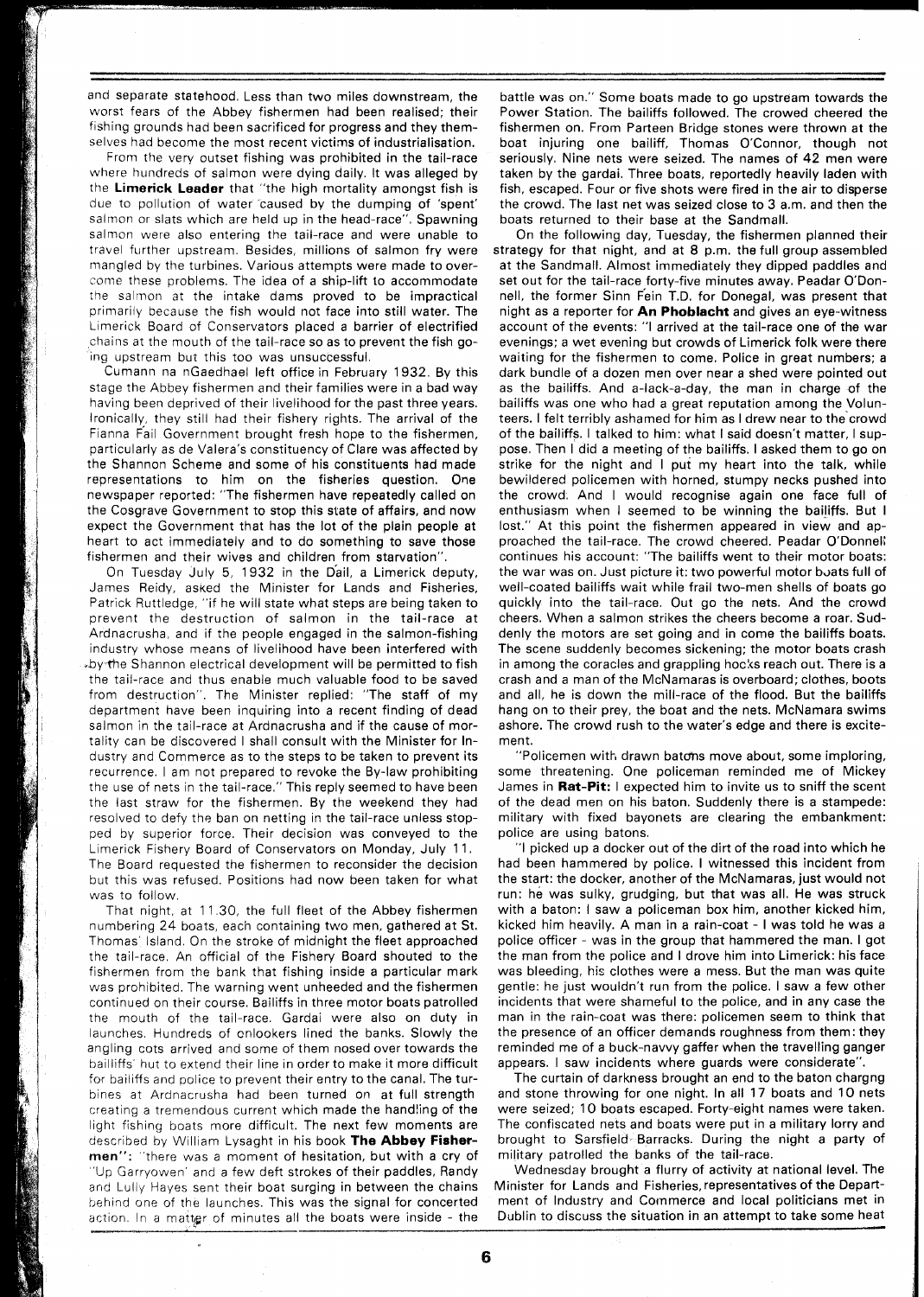

out of it. In the meantime the fishermen regrouped their depleted forces and prepared for that night's foray.

At 10.00 p.m. ten boats entered the tail-race. A huge crowd turned up to watch, even though the military were on duty. The boats were allowed to enter the tail-race but once there the bailiffs closed in. Shots rang out as the fishermen resisted. Pandemonium broke out on the banks once more as people stampeded. The military on duty with fixed bayonets ordered people back to a certain distance. By 3.00 a.m. all ten boats were in the possession of the authorities.

On Thursday, it was rumoured that the fishermen were building rafts. Denis Hayes, a fishmonger from Roche's Street, Limerick, acting as intermediary for the fishermen, confirmed that the rumour was true. But he said that he would not be supplying them with nets because of the danger of a drowing tragedy. He also announced that the men would not be marching to the Employment Exchange that day to demand unemployment benefit on the grounds that they could not now earn their livelihood; it was decided instead to wait the arrival of the local T.D.s from Dublin where they had been negotiating with the Minister for Lands and Fisheries.

Friday night saw the fishermen's final protest at the tail-race. Four men arrived with one-and-a-half-boats! The two men in the stern of the derelict craft were soon swamped; the other boat and net were confiscated. Again a huge crowd attended.

While these events were taking place on the river, a meeting of Limerick Corporation was unanimously adopting a resolution protesting against the naked militarism, reminiscent of the Black-and-Tans, carried out on the tail-race during the week. The excesses of the military and garda force also came in for condemnation at a Labour Party meeting.

At any rate, as far as the fishermen were concerned the Battle of the Tail-Race was over but their campaign continued.

On Saturday, the full group of fishermen attended a meeting in St. Mary's Hall. Limerick Trades Council and the Labour Party were also represented. Deputies D. Bourke and J. Reidy reported on their negotiations with the Minister for Lands and Fisheries and said that the Minister proposed to close down the turbines during weekends with a view to releasing fish from the tail-race and that he would be introducing a Bill in the Dail dealing with Shannon Fisheries during the autumn session. The fishermen met in closed session later in the evening and rejec-

یکی

ted the Minister's proposal. They decided that since they were not allowed to fish at weekends anyway closing down the turbines then would be of little use to them.

On the following Monday, July 18, the fishermen had their boats and nets returned to them. Months later charges against the fishermen of illegal fishing were dropped.

In spite of pressure from the fishermen, from Limerick and Clare T.D.s, from various bodies in the United States and in spite of the Government's awareness of the need for legislation, fisheries could not find a place on the cluttered legislative programme of the Dail until late 1934. Sean Lemass, Minister for Industry and Commerce, introducing the Bill clearly indicated to the Abbey fishermen that their battle had been lost. He emphatically reiterated McGilligan's principle that fishing interests would not be allowed to predominate against the greater interests of power production.

The debate itself was surprisingly low-keyed considering the turbulent times in fisheries during the previous few years. Limerick and Clare T.D.s put Lemass under a certain amount of pressure but he was not prepared to concede ground: "The position is that it is almost impossible to contemplate the adoption of any scheme that does not include acquisition of the various fishing rights of the Abbey fishermen. Are we to abandon the whole idea of trying to organise and develop the resources of the Shannon fisheries because of the trouble of acquiring the interests of that group? Are we to throw away what may prove to be a very valuable national asset because it happens to be politically inconvenient?" He was adamant: the ESB would be taking over control and management of fisheries on the Shannon and adequate compensation would be paid to interest groups. He argued: "I think the position of the Abbey net fishermen will be safeguarded in this sense, that they will be rewarded fair compensation not merely for the acquisition of their property, but also for the fact that the right to fish with nets is being terminated. There'will be no safeguard in the sense that they will be allowed to continue to fish after the operations of the Shannon Fisheries Act, as they fished in the past". In the final stages of the Bill he added: "The Abbey fishermen ... are a community of people who have exercised their right of fishing in the Shannon over a long number of years, and merely to give the present members of that community the present value of their fisheries would be inequitable.